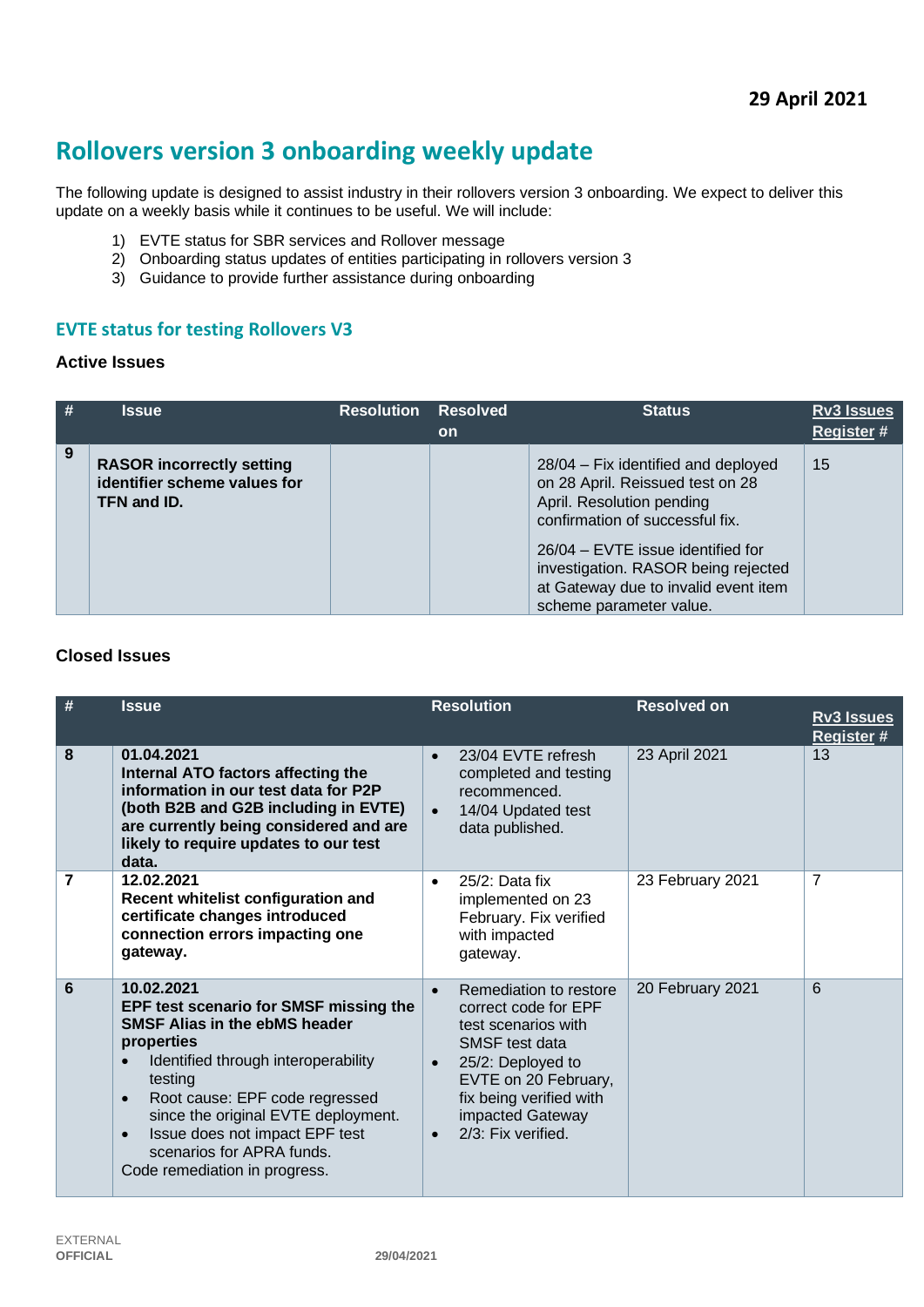| $\#$         | <b>Issue</b>                                                                                                                                                                                                                                                                                                                                                               | <b>Resolution</b>                                                                   | <b>Resolved on</b>          | <b>Rv3 Issues</b><br><b>Register#</b> |
|--------------|----------------------------------------------------------------------------------------------------------------------------------------------------------------------------------------------------------------------------------------------------------------------------------------------------------------------------------------------------------------------------|-------------------------------------------------------------------------------------|-----------------------------|---------------------------------------|
| 5            | 4.02.2021<br>RA with SMSF Test scenario was not<br>previously enabled.<br>Test data was enabled 4 February -<br>scenario has been tested<br>successfully.                                                                                                                                                                                                                  | RA Test scenarios with<br>$\bullet$<br>SMSF data enabled on<br>4 February.          | 4 February 2021             | 5                                     |
| 4            | <b>EPF Test Scenarios in EVTE updated</b><br>with SMSF data<br>Additional SMSF data for EPF test<br>$\bullet$<br>scenarios circulated to industry<br>representatives (GOM, ASP and<br>gateways currently testing) for review,<br>with no feedback received by 4<br>February 2021.<br>EVTE updated to align with EPF<br>SMSF data shared for consultation on<br>4 February. |                                                                                     | 4 February 2021<br>(hotfix) | $\overline{4}$                        |
| 3            | 29.01.2021<br>[Defect] EVTE Test Harness unavailable<br>on 20 Jan 2021 preventing testing of<br><b>RA</b><br>Caused by internal environment issue<br>$\bullet$<br>impacting outbound messages.<br>Resolved by the end of the day on 29<br>$\bullet$<br>Jan 2021.                                                                                                           | Resolved by the end of<br>$\bullet$<br>the day.                                     | 29 January 2021             | 3                                     |
| $\mathbf{2}$ | 15.01.2021<br>[Defect] EPF ContextID greater than 40<br>characters issue<br>Identified through interoperability<br>$\bullet$<br>testing.<br>Scenario has been tested successfully<br>$\bullet$<br>with an EPF for an APRA fund.                                                                                                                                            | <b>EPF ContextID</b><br>$\bullet$<br>reduced to a value less<br>than 40 characters. | 2 February 2021<br>(hotfix) | $\overline{2}$                        |
| 1            | 15.12.2021<br>[Defect] RA and RAS sample payloads<br>contained 8 digit TFNs instead of 9<br>digit TFNs<br>Identified through early review of RA<br>test files provided.<br>Shared with ATO on 15 Dec 2021<br>$\bullet$<br>RA and RAS data change release on 4th<br>Jan to EVTE.                                                                                            | RA and RAS test<br>$\bullet$<br>scenarios updated with<br>9- digit TFNs.            | 4 January 2021 (hotfix)     | 1                                     |

## **EVTE status by test scenario grouping**

|   | <b>Test scenario group</b>            | <b>Status</b>            |
|---|---------------------------------------|--------------------------|
|   | ATO initiated USM Rollover Request    | <b>Available to test</b> |
|   | Gateway respond to Test 1 with USMOR  | <b>Available to test</b> |
| 3 | Gateway initiate USM Rollover Request | <b>Available to test</b> |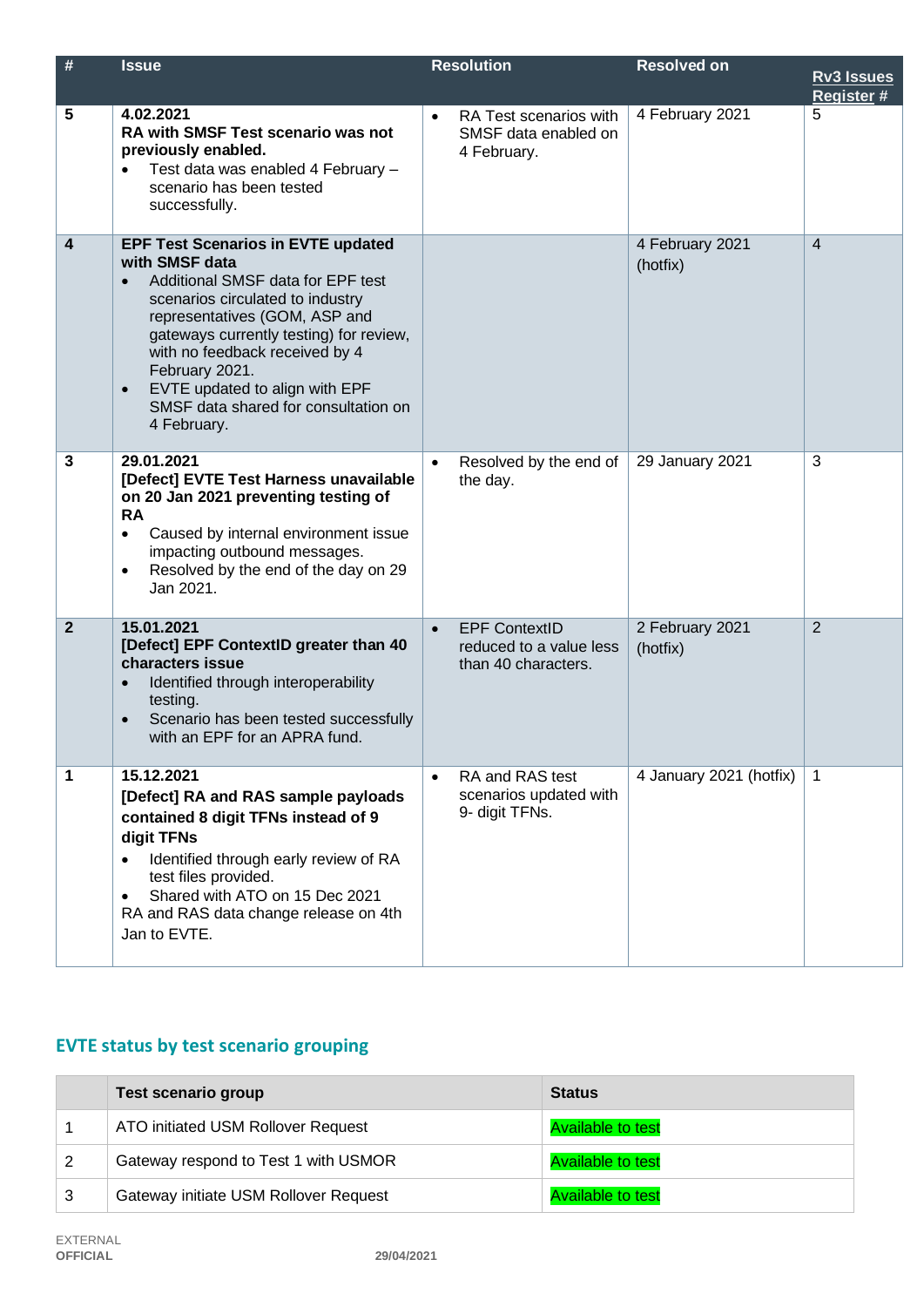| 4     | ATO respond to Test 3 with USMOR (automatic)            | <b>Available to test</b> |
|-------|---------------------------------------------------------|--------------------------|
| 5     | ATO initiate EPF for APRA to APRA (no gateway response) | <b>Available to test</b> |
| 6     | ATO initiate EPF for SMSF to SMSF (no gateway response) | <b>Available to test</b> |
| $7^*$ | ATO initiate EPF for APRA to SMSF (no gateway response) | <b>Available to test</b> |
| $8*$  | ATO initiate EPF for SMSF to APRA (no gateway response) | <b>Available to test</b> |
| 9     | ATO initiate S20c Request                               | <b>Available to test</b> |
| 10    | Gateway respond to Test 9 with S20c Error Response      | <b>Available to test</b> |
| 11    | ATO initiate RA Request                                 | <b>Available to test</b> |
| 12    | Gateway respond to Test 11 with RAER                    | <b>Available to test</b> |
| 13    | Gateway initiate RAS Request                            | <b>Available to test</b> |
| 14    | ATO respond to Test 13 with RASOR (automatic)           | <b>Available to test</b> |
| 15    | ATO initiate RA Request for SMSF                        | <b>Available to test</b> |
| 16    | Gateway respond to Test 15 with RAER for SMSF           | <b>Available to test</b> |
| 17    | Gateway initiate RAS Request for SMSF                   | <b>Available to test</b> |
| 18    | ATO respond to Test 17 with RASOR (automatic) for SMSF  | <b>Available to test</b> |

\* Note new testing scenarios 7 and 8 added to cover EPFs sent to an APRA fund for a rollover to a SMSF, and vice versa. Test scenario group numbering updated accordingly.

#### **EVTE testing progress**

*(Gateway EVTE testing progress reflects completion of the 18 testing groups above)*

- Three gateways have completed testing.
- Four gateways are currently testing
	- Two gateways have successfully completed 83% of test scenarios
	- One gateway has successfully completed 37% of test scenarios
	- One gateway has successfully completed 16% of test scenarios
- One gateway is yet to commence testing.

#### **Gateway to gateway interoperability testing (update provided by GNGB)**

The first two cohorts, consisting of four Gateways, have now completed interoperability testing.

The third cohort consists of seven Gateways with testing commencing on 17 March; 95% of testing has been completed in this cohort.

The fourth and final cohort consisting of eight Gateways commenced testing on 15 April; 60% of testing has been completed in this cohort.

All Gateways will conduct gateway to gateway interoperability testing with one another.

#### **EVTE status for SVS and SMSFmemberTICK Service** *(no change from last update)*

- May 2020 Full suite of SVS and SMSF verification services available in EVTE
- Six DSPs have completed EVTE testing and are ready for production whitelisting, pending industry readiness.
- Five other DSPs are currently testing
- No issues have been identified requiring changes.